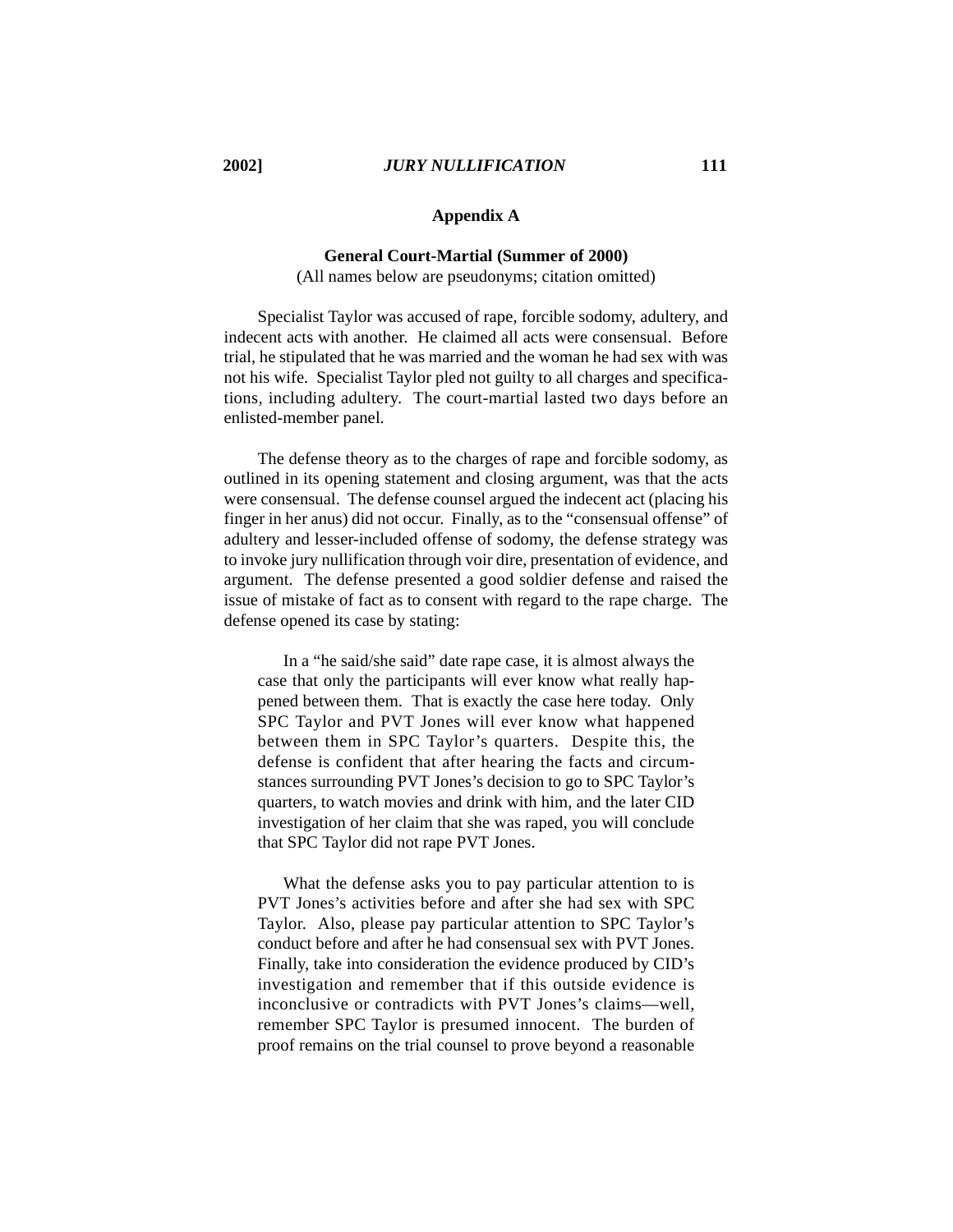doubt that SPC Taylor committed an offense under the Uniform Code of Military Justice.

You may have noticed the adultery charge on the flier. Specialist Taylor will take the stand and testify about the consensual sex he had with PVT Jones. Now, SPC Taylor is married and yet he has pled not guilty to the adultery charge. But remember, the burden remains on the trial counsel to prove each and every element of that offense, and all the other charged offenses, beyond a reasonable doubt. This is based on the facts as you determine them to be after hearing evidence in this court-martial, through law that you will receive from the military judge, and you exercising your own conscience.

The defense is confident that after you hear the evidence, receive the law, and apply your conscience to this case, you will be able to find SPC Taylor innocent of rape and not guilty to all charges and offenses.

The second day of trial, the defense completed its case by arguing the following in its closing argument:

In a "he said/she said" date rape case, only the participants will ever actually know exactly what happened between them. Specialist Taylor says the sex was consensual and that he did not place his finger in PVT Jones's anus. Private Jones says the sex was forcible. She claims SPC Taylor forcibly undressed her, that there was a struggle, and that she fought and kicked as he ripped off her shirt. She claims she was raped. She says that during this rape, SPC Taylor committed forcible sodomy on her by holding her down and placing his mouth on her vagina, and that he also forced his finger into her anus.

The defense is confident that based on the evidence you will find that no struggle or rape occurred. Even though none of us were present, when we look at PVT Jones's actions before and after she had sex with SPC Taylor, when we look at SPC Taylor's actions before and after he had sex with PVT Jones, and when we look at the evidence discovered during CID's investigation, we can tell that SPC Taylor is telling the truth. No struggle, no rape, no forcible sodomy, or indecent act occurred. When you analyze the evidence to determine the facts of this case, apply the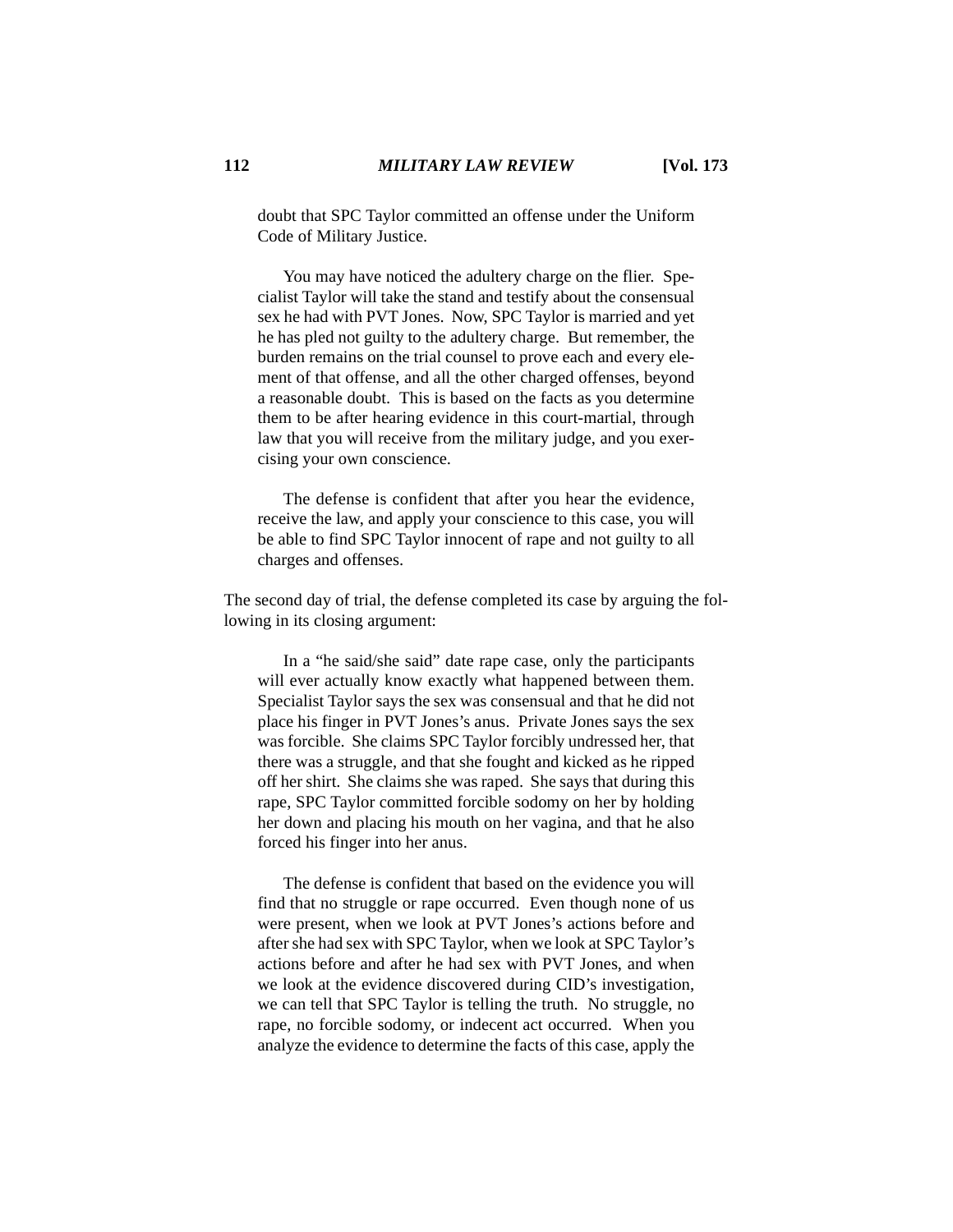law given to you by the military judge, and exercise your conscience, you will be able to find SPC Taylor innocent of rape and forcible sodomy and not guilty to all the other charged offenses.

The burden of proof remains on the government to prove each and every element of each offense beyond a reasonable doubt. In this case, the prosecutor can't meet this burden. Let's take adultery as an example: Specialist Taylor told you the sexual activity between him and PVT Jones was consensual. He also told you he is married and his wife no longer lives with him. You can find SPC Taylor not guilty of adultery because under the law the prosecutor must prove that this consensual relationship somehow prejudiced the good order and discipline of the service. The CID agent who testified yesterday told you that if it weren't for the rape and forcible sodomy allegations, his office would never have investigated PVT Jones's story. In fact, he told you that CID regulations do not allow agents to investigate allegations of adultery or consensual sodomy standing alone. Under these facts, you can apply the law and your conscience and find SPC Taylor not guilty of adultery.

You heard the testimony of SPC Taylor's supervisors, coworkers, and subordinates. You heard me read affidavits from Sergeant First Class (SFC) Johnson and SFC Hearst. Both of these senior noncommissioned officers have known SPC Taylor for many years. Every witness, every one of them, told you the same thing. They told you SPC Taylor is honest, nonviolent, and law abiding.

Private First Class (PFC) Cable and SPC Booth both testified on behalf of SPC Taylor. Private First Class Cable was PVT Jones's roommate when she first made her allegations against SPC Taylor. Specialist Booth was PVT Jones's sponsor at the unit. Both PVT Jones's roommate and her sponsor took the stand and testified on behalf of SPC Taylor. They told you SPC Taylor is honest, nonviolent, and law abiding. But by taking the stand and testifying as defense witnesses, didn't they also tell you what they think about PVT Jones's allegations?

Private Jones wants you to believe she was drunk because she knows she did not fight or resist. She knows SPC Taylor did not use force when he had sex with her. That's what the evidence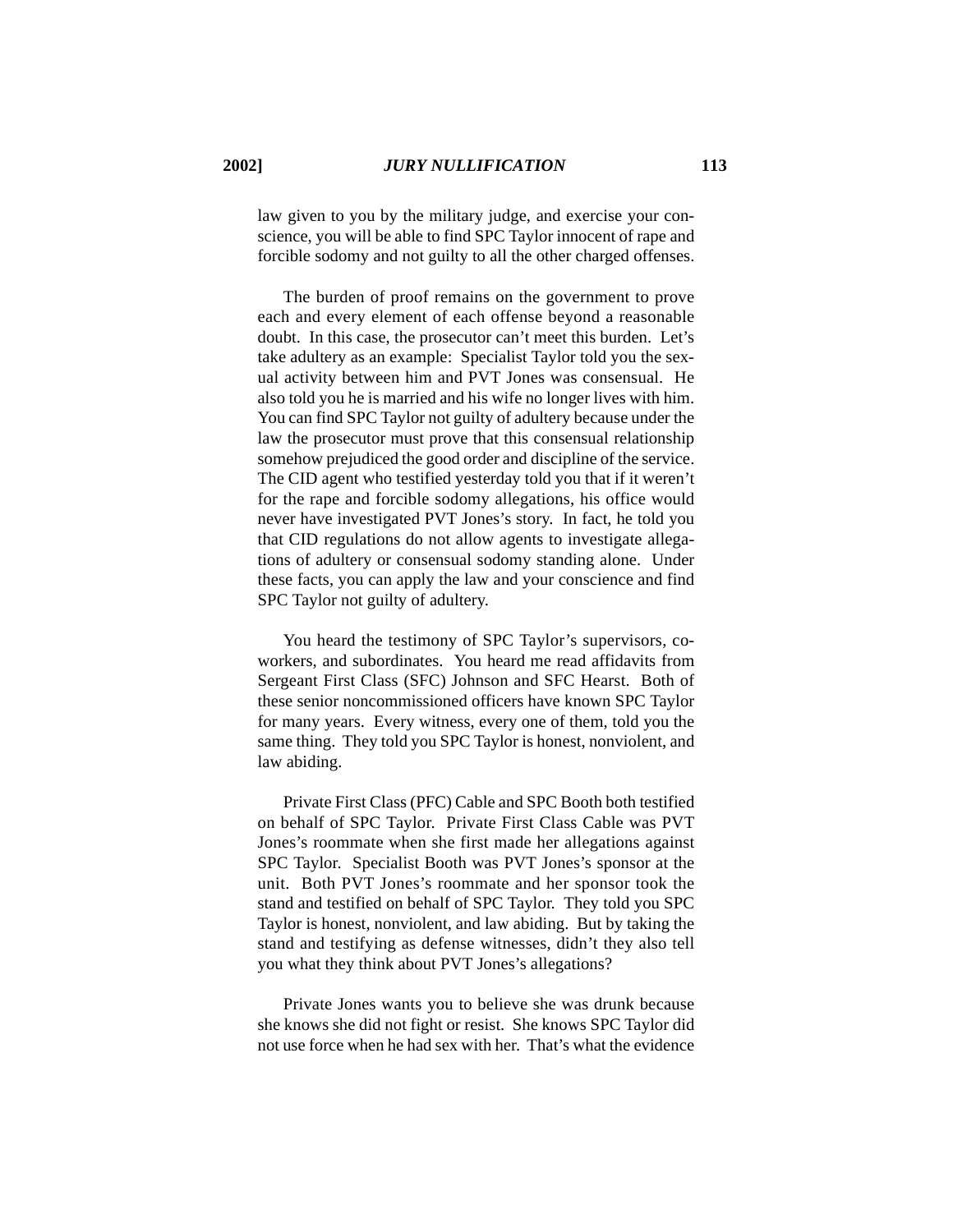shows. It also shows she was not drunk because the truth is SPC Taylor did not rape her.

So what is PVT Jones's motive to lie? Maybe her friends jumped to conclusions when she came back to the barracks at 9:00 a.m. the next morning. We know PVT Jones did not call the military police. We know her roommate, PFC Cable, who was the first person to talk to her that morning, did not call the police. It was another soldier, PVT Janice Smith, who took it upon herself and decided to call the police. Maybe once the police were involved, PVT Jones was simply too embarrassed to tell the truth.

Once PVT Jones made her allegations, she began to receive favorable treatment from her unit. She was able to take free leave and was transferred to easier duty. Remember, this is a soldier who rode her medical profile from basic training to her unit. She knew about getting easy duty.

Maybe PVT Jones was simply afraid of what her mother would think of her if she knew the truth. We know that when PVT Jones took her free leave she didn't go home to her mother. We know it was her mother who got involved and got the leave extended. We also know her mother wrote the command asking for her daughter to be transferred to the reserves, asking to get medical treatment for rape trauma through the civilian system rather than from the military, and asking for all her G.I. Bill college money.

We may never know why PVT Jones decided to lie, but one thing is clear; the evidence does not support her testimony. If she was raped, why did she pack and take an overnight bag to SPC Taylor's house? Why did she stay at his house for ten hours? If she was afraid, why didn't she call her best friend on her cell phone? Why didn't she leave and go upstairs to her sponsor's quarters? Remember, SPC Booth testified that she had had PVT Jones over to her home before. Specialist Taylor's quarters are on the first floor; if PVT Jones wanted to get away, why didn't she go out the patio doors or out a window? Why did SPC Taylor wear a condom if he was a rapist? If he was really a rapist, why did he bother to give his partner oral sex? Why did the sex take place in the bedroom and not out on the couch where the kissing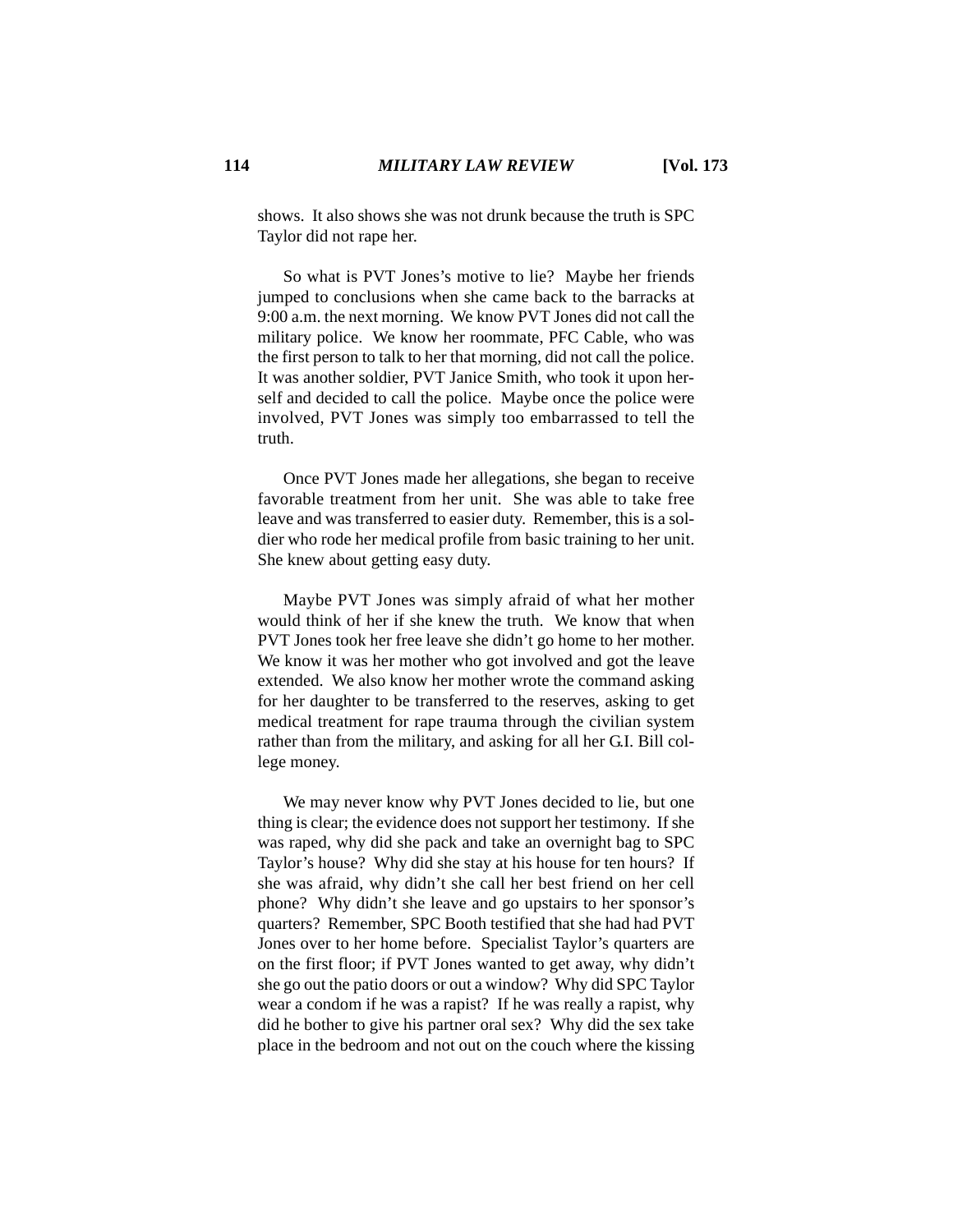began? If PVT Jones's version of events is to be believed, why did the Army doctor who did the medical exams the next morning report there were no injuries to either SPC Taylor or PVT Jones? Why did the CID laboratory fail to find any damage or stretching on any of the clothing PVT Jones wore that night?

As you go back to deliberate, ask yourself, who brought you the doctor that did the medical exams? Who brought you the pictures that were taken at these exams? Who brought you the drinking glasses that were similar to the ones used that night? Who brought you the shirt PVT Jones says she heard tear that night? Who brought the CID lab reports on the clothing? Who brought you the lab reports on the fingernail scrapings? Who brought you the gin bottle similar to the one used that night? The defense brought you all of this evidence! Don't you wonder why the government didn't bring you this evidence? Don't you wonder why they didn't bring you any physical evidence? Don't you wonder why they didn't tell you about the tests CID ran? They didn't because these things didn't help their case. The evidence helps the defense, and the prosecution knew that! They refused to give you this important evidence because every bit of it hurts their case. It shows that their complaining witness, PVT Jones, lied. It shows you that SPC Taylor is telling the truth!

When you go back to the deliberation room, you will be in closed, secret session. You will weigh the facts, the law, and your conscience, and cast a secret, written ballet. When you cast your ballot, please use your authority to declare SPC Taylor innocent of rape and forcible sodomy and not guilty to all the other charged offenses.

After two and one-half hours of deliberation, the panel asked the military judge whether sodomy required prejudice to good order and discipline, like adultery. The military judge said that sodomy only required the act itself and that the prosecution did not have to prove any prejudice to the unit or the military service occurred as a result.

The panel returned twenty minutes later and found SPC Taylor not guilty of all offenses.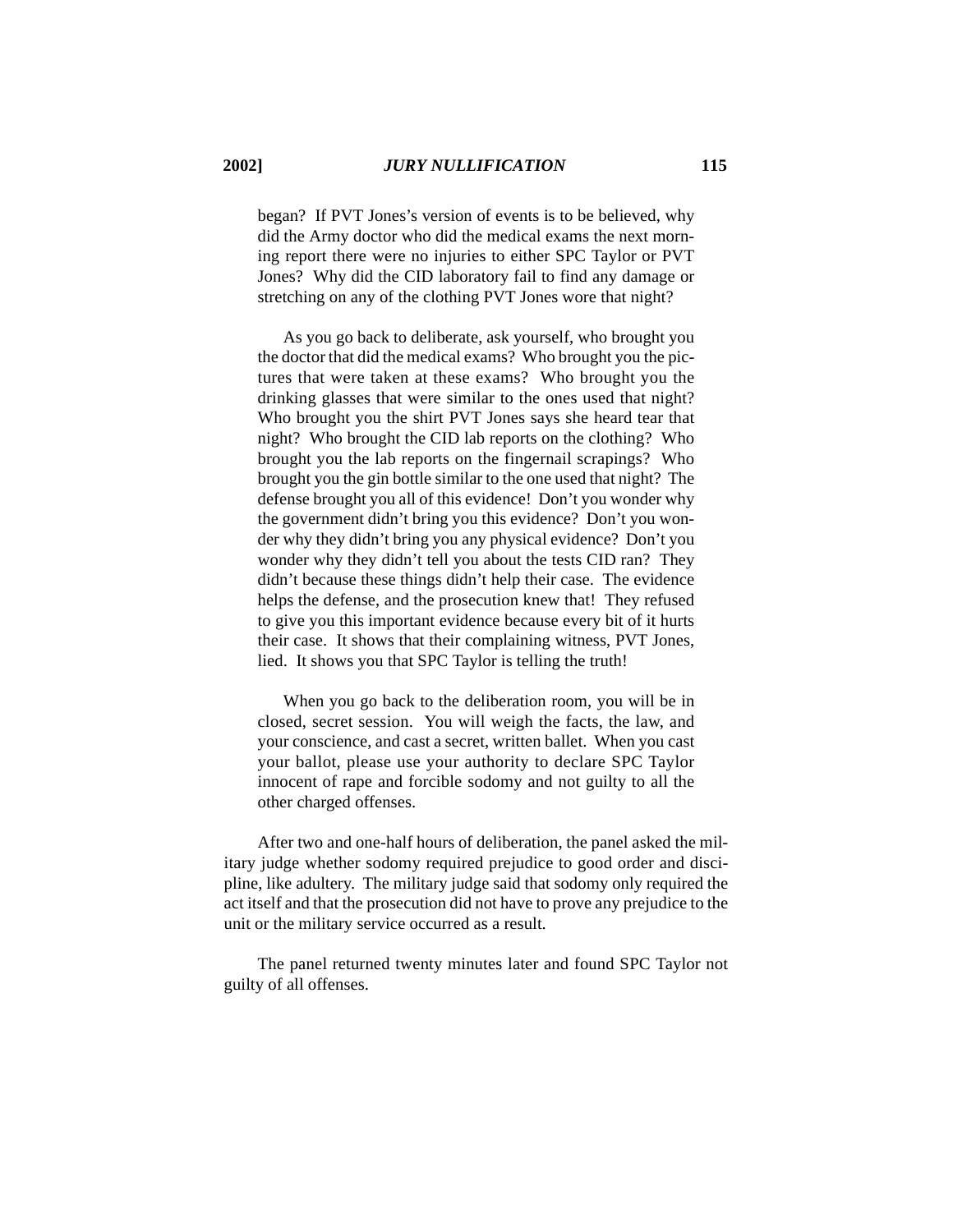## **Appendix B**

#### **BCD Special (Spring of 2000)**

(All names below are pseudonyms; citation omitted)

Sergeant Lanny was a military police officer who commanded a HMMWV that went off the road and overturned. Neither he nor his driver was injured in this one-vehicle accident. The two soldiers told their superiors that they were run off the road, when in fact the accident occurred because they attempted to hit a road marker. Sergeant Lanny was accused of dereliction of duty, making two false official statements, willful damage to military property of more than \$100, willful and wrongful damage to German property of less than \$100, wrongfully influencing the statement of a subordinate, solicitation to obstruct an investigation, and solicitation to destroy German property.

In attempting to have his case disposed of as an Article 15, a summary court-martial, or an administrative discharge, SGT Lanny provided his command with a written statement truthfully detailing what happened. Under Military Rule of Evidence 410, the military judge suppressed this statement. Sergeant Lanny pled not guilty to all charges and specifications. After a day of motions, the contest lasted two additional days before an enlisted-member panel.

The defense strategy of the case was to seek jury nullification and to present extenuation and mitigation evidence from voir dire through sentencing, if necessary. The defense also presented a good soldier defense and raised the issue of mistake of fact as to the dangerousness of attempting to hit the road marker.

The defense planted the seeds for jury nullification during voir dire by asking questions such as:

Is there any member who has been involved in a traffic accident? How did it feel?

Is there any member who has swerved off the road? How did it feel?

Sergeant Lanny was not the driver of the vehicle. If the military judge instructed you that the prosecution must prove beyond a reasonable doubt that SGT Lanny was the proximate cause of the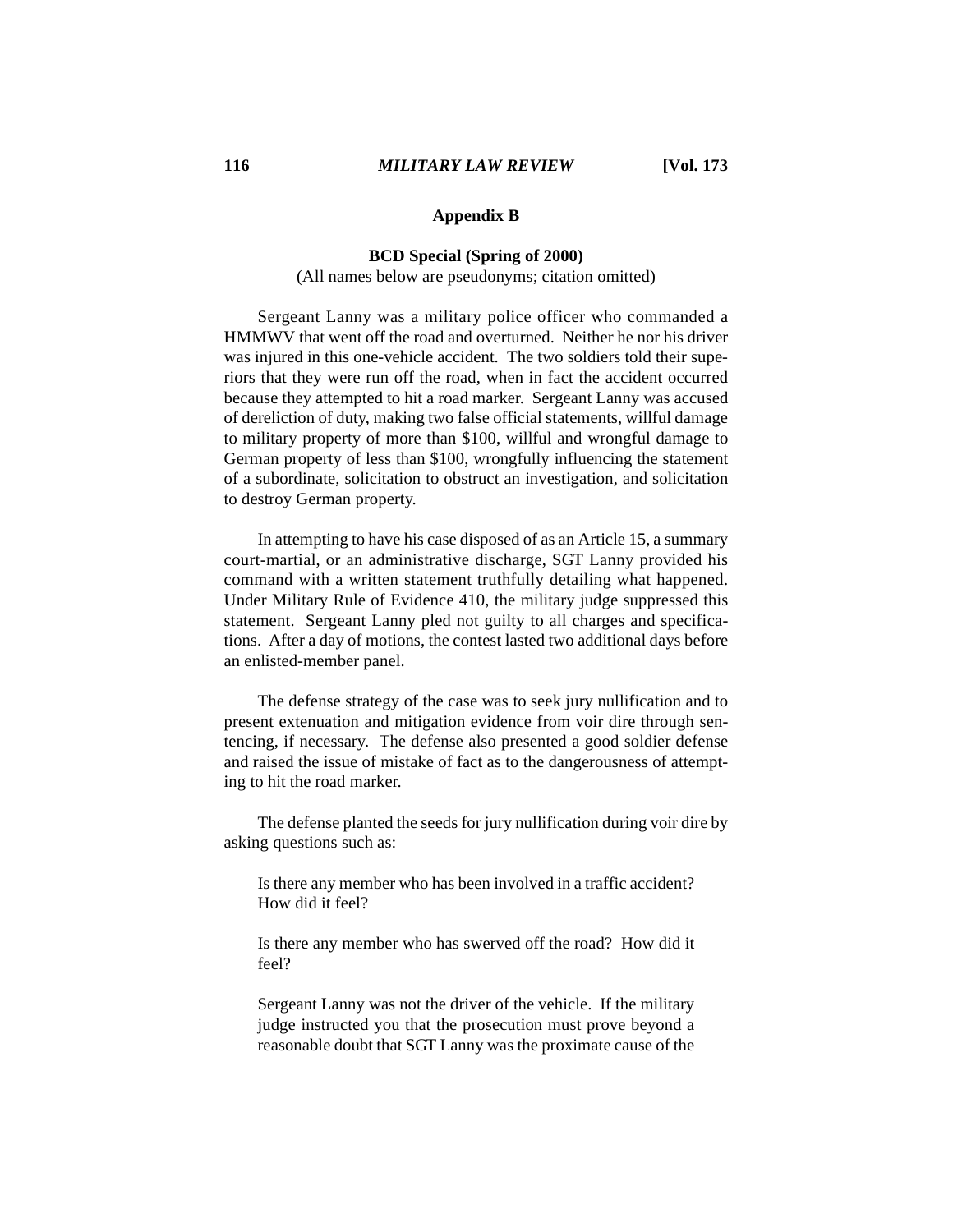damage to government and German property, could you follow that instruction? (The military judge then read the instruction).

If the military judge instructs you that the defense of accident is a complete defense to the allegations regarding damage to government and German property, could you follow that instruction? (The military judge then read the instruction).

Is there any member who has had a friend, subordinate, neighbor, or family member who has caused a traffic accident?

Is there any member who has had a friend, subordinate, neighbor, or family member who has been accused of covering up the cause of a traffic accident?

Is there any member who has served on a military or civilian jury that decided a case involving allegations that someone caused a traffic accident?

Is there any member who has served on a military or civilian jury that decided a case involving allegations that someone covered up the cause of a traffic accident?

Is there any member who has referred court-martial charges alleging that someone caused or covered up the cause of a traffic accident?

Is there any member who has forwarded with recommendations charges alleging that someone caused or covered up the cause of a traffic accident?

Is there any member who has preferred court-martial charges alleging that someone caused or covered up the cause of a traffic accident?

Is there any member who has served as a summary court-martial officer in a case where someone was alleged to have caused or covered up the cause of a traffic accident?

Is there any member who has administered nonjudicial punishment for a soldier accused of causing or covering up the cause of a traffic accident?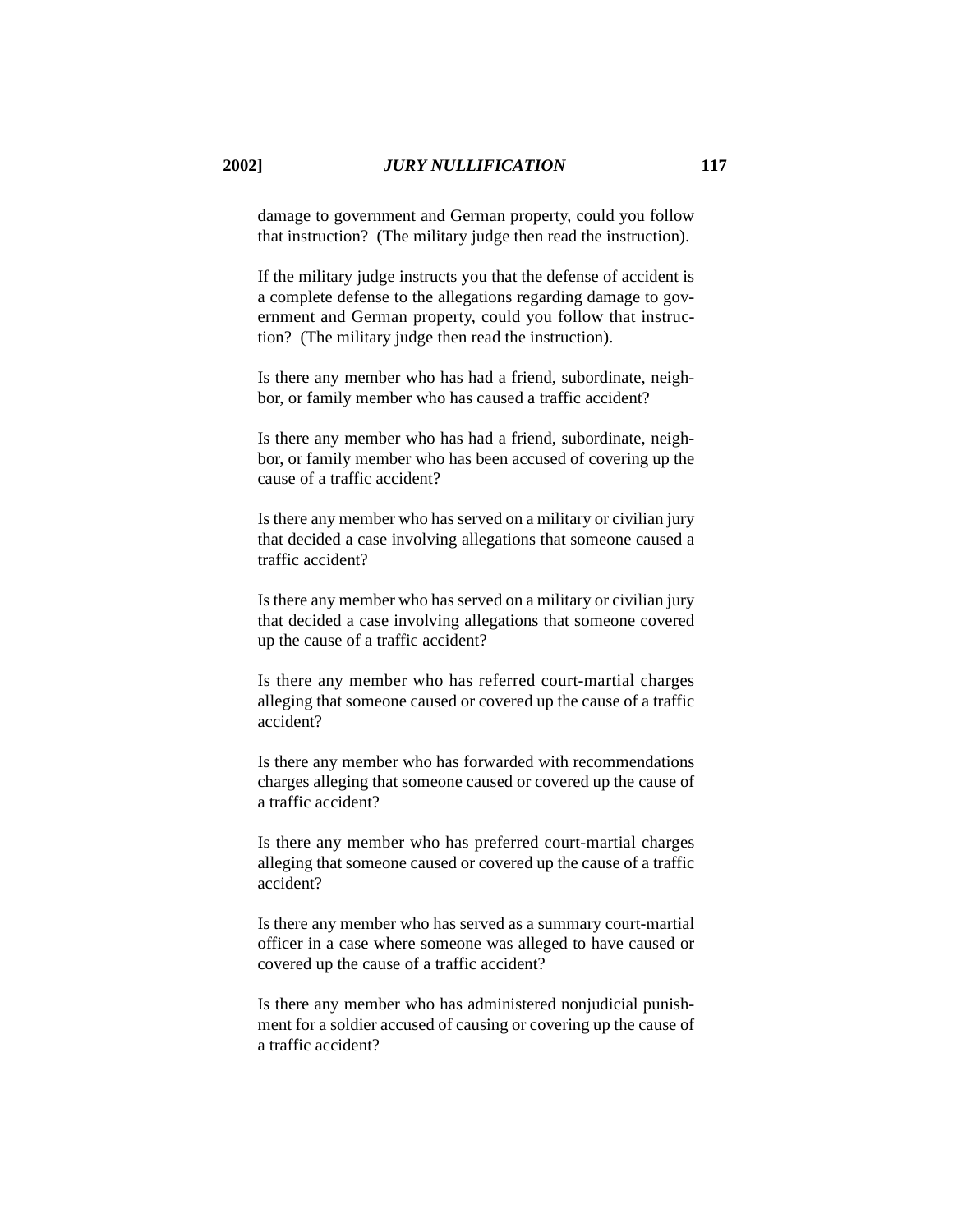Is there any member who has done an *Army Regulation 15-6* investigation on a traffic accident?

As it turned out, all members had been involved in investigating at least one traffic accident and had a relative or close friend that had been involved in an accident. None of the members had ever seen a traffic accident case that did not involve drugs or alcohol disposed of beyond the nonjudicial punishment level.

The defense opened its case by stating:

 The evidence will show that SGT Lanny is a top-notch duty performer. He is a motivated soldier and a dedicated noncommissioned officer. The charges against SGT Lanny grow from a one time display of poor judgment that was completely outside of SGT Lanny's character.

Private Brown was a brand new driver who had never worked with SGT Lanny before. She was his driver during an exercise where military police would go ahead of convoys, performing a reconnaissance mission, to see if the large tracked vehicles could get through. To do this for several units at the same time, the MPs would need to pass or "leap-frog" past convoys. Because the roads were narrow, and the tracked vehicles in the convoys and the HMMWVs the MPs drove were wide, MPs would need to pass using the shoulder of the road. You will hear testimony from SGT Lanny that he trained his drivers to safely leapfrog convoys, by having them practice driving on the shoulders or edges of the road when no convoys were around.

You might think this is an easy or clear-cut case. Maybe it would be easy to brief, or to do a report of survey on, or even write a bad NCOER or a letter of reprimand. But, in this setting—a court-martial—this is not an easy case. The government must bring evidence to court to prove SGT Lanny committed a crime under the Uniform Code of Military Justice. Evidence may conflict. It may raise issues in your mind. The defense believes the evidence will raise issues about:

What was the true cause of the accident? An omission by SGT Lanny or some other cause—like hitting a culvert hidden in high grass?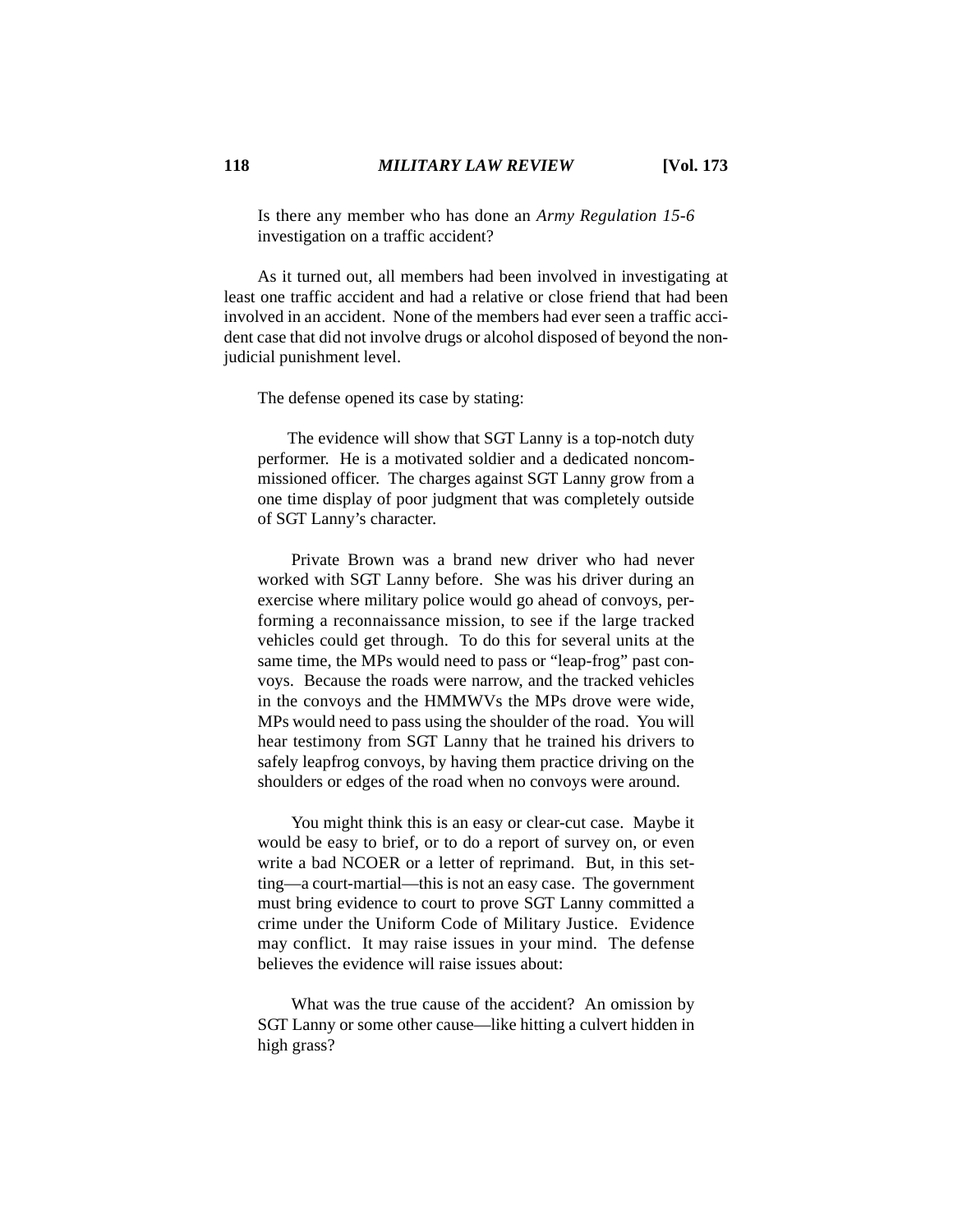If there was an omission, was it truly willful, or simply an honest mistake or misjudgment?

Why did PVT Black and SGT Lanny try to hit the road marker in the first place? Were they lawfully hitting these poles in the course of their duties?

Did SGT Lanny and PVT Black damage any of these road markers? And, if so, did they specifically intend to cause damage?

At the scene of the accident did SGT Lanny really attempt to influence PVT Black's statement, or did PVT Black do this on her own?

If SGT Lanny did try to influence PVT Black's statement, what were his goals or intent in doing so?

Now, the facts are clear in some areas. This was a one-vehicle accident. A HMMWV went into a ditch. Private Black was the driver and SGT Lanny was the vehicle commander. This accident happened at low-speed. There were no significant injuries to anyone. This is not a DUI case; there was no alcohol or drugs involved in the accident.

In other areas, the facts are not as clear. Did SGT Lanny tell PVT Black to hit the pole? What caused the HMMWV to turn over? How did SGT Lanny's initial talk with SFC Tomy snowball into an investigation? Ultimately, what charges can the prosecution prove to you, the members, beyond any reasonable doubt?

The defense did not argue for jury nullification in its closing argument, choosing instead to focus on burdens of proof and the technicalities of the law. Sergeant Lanny was convicted of all charges and specifications except willful damage to military property of more than \$100 and willful and wrongful damage to German property of less than \$100. For the latter two offenses, SGT Lanny was convicted of the lesser-included offenses of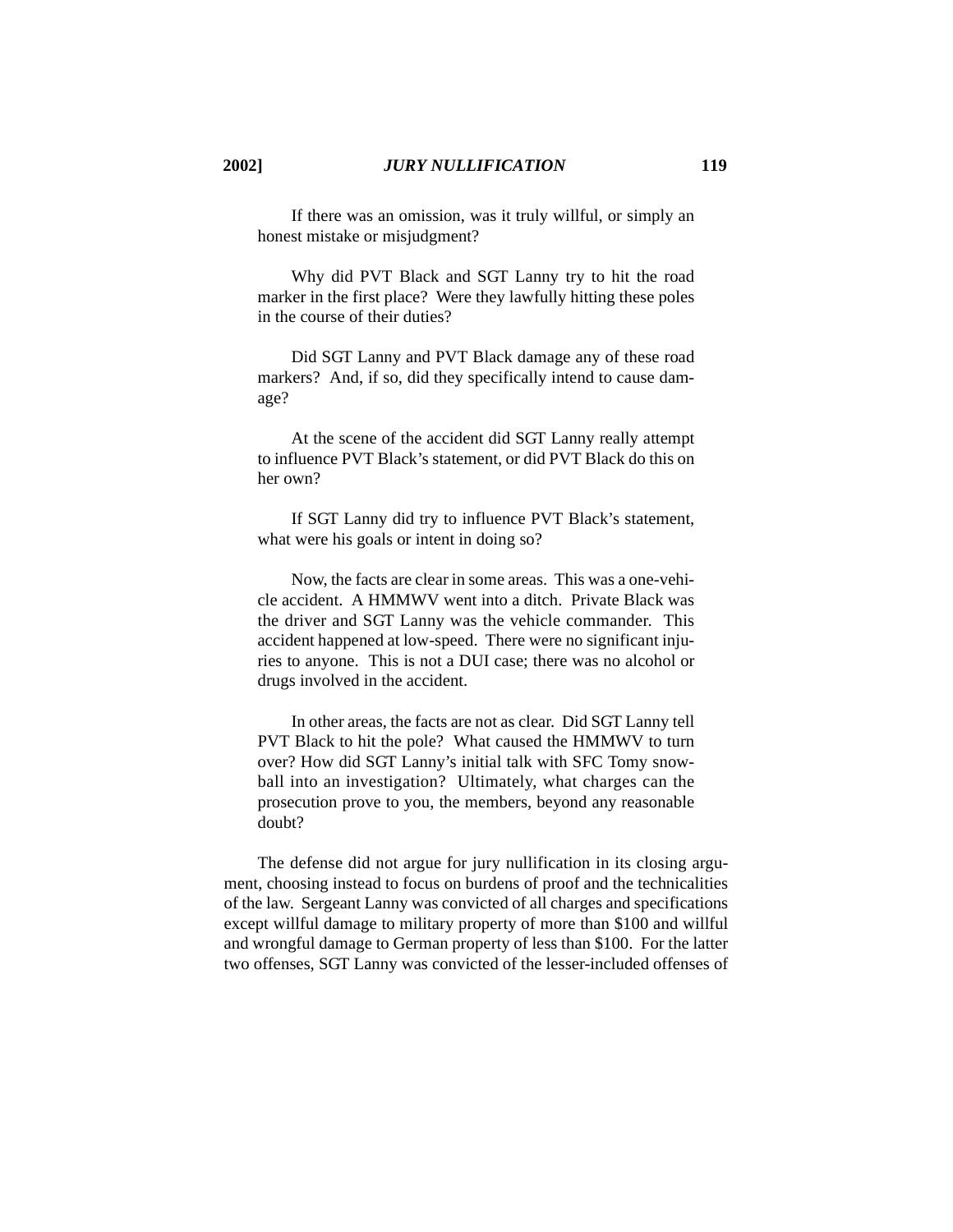suffering military property to be damaged through neglect and attempted damage of German property.

The defense argued for a very lenient sentence, stating:

Sergeant Lanny is a good soldier. You know he is a good soldier because his driver, PVT Black, his peers, SGT Rolex and SGT Heinz, and his supervisors, SFC Jack and CPT Jefferson, all told you so. You will also have before you, in your deliberations, SGT Lanny's NCOER, his APFT scorecards, his weapons qualification records, and his awards. With these documents, you will be able to see for yourselves what a truly outstanding soldier SGT Lanny has been—and can continue to be.

Sergeant Lanny has never been in trouble before. He has never been offered nonjudicial punishment. He has not even had any negative counseling during his entire time on active duty. And remember, the military judge has instructed you that you can take into consideration the fact that Sergeant Lanny's multiple charges grew out of a single transaction.

Sergeant Lanny has extremely high rehabilitative potential. Now, he did choose to place the burden of proof on the trial counsel to prove the elements of each and every offense he was alleged to have committed. But, he did not B.S. this court. He took the stand, swore to tell the truth, and honestly told you what happened. Just now—in sentencing—he gave a statement and told you how sorry he is. Sergeant Lanny loves the Army. He wants to be retained and continue to serve his country.

Sergeant Lanny had the honesty and courage to admit his errors. Early in the investigation, he voluntarily waived his rights and confessed his wrongdoing to his platoon leader. At his first opportunity he apologized to his company commander, CPT Jefferson. It was at about this time he was told by his first sergeant that he would get a field-grade article 15 for the incident. Sergeant Lanny told you how he was planning on accepting this article 15 and wanted to soldier his way back into the good graces of the members of his unit.

To a large extent, SGT Lanny has already been punished for his wrongdoing. He told you about the shame he feels. He con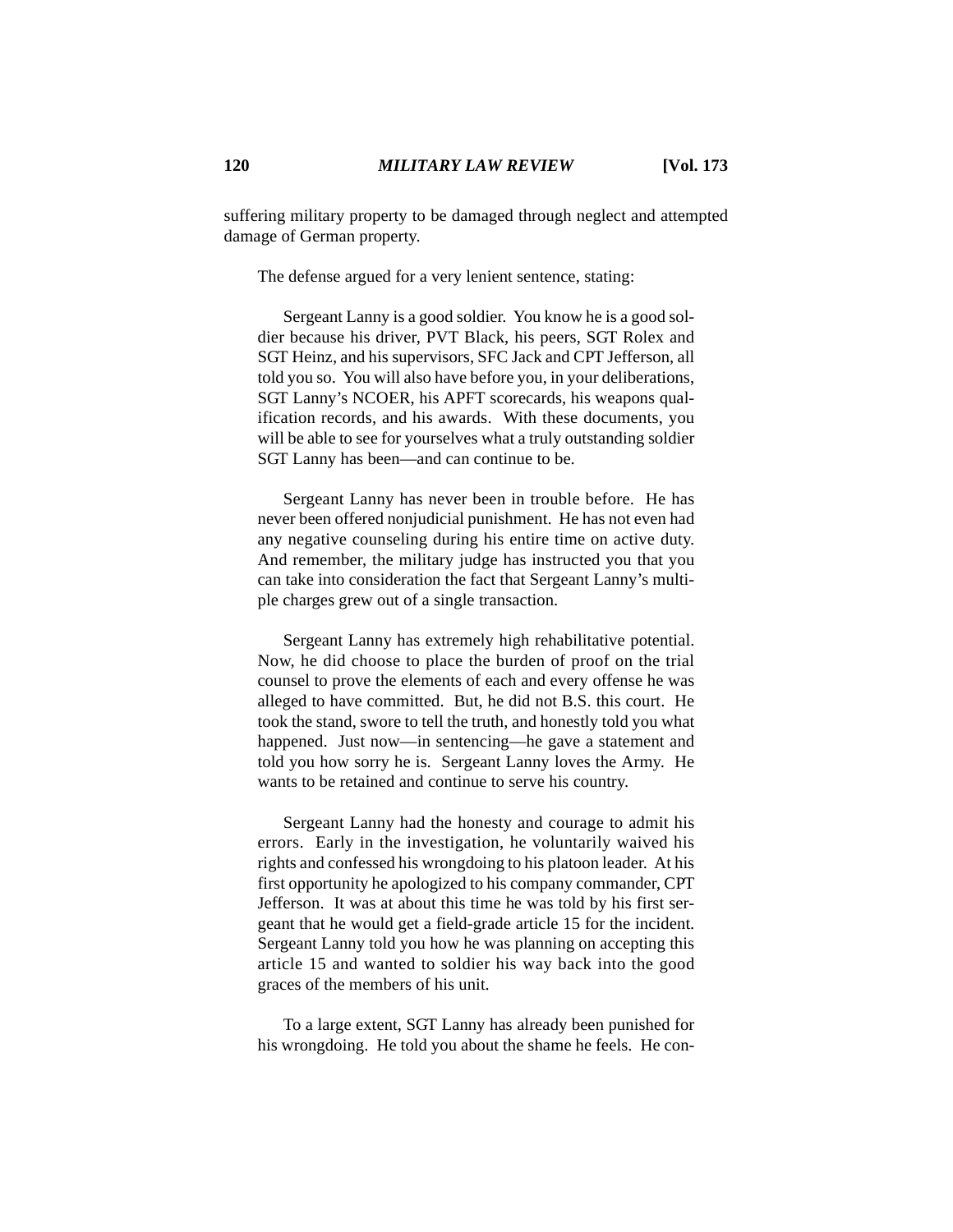fessed to his platoon later on the 30th of September, but did not have his case resolved until today, the 1st of March. For SGT Lanny, this meant six full months of uncertainty. We can all remember how it felt to cross your mother and hear her say, "Wait 'till your Dad gets home." Sergeant Lanny has had to wait for six months for Dad to come home! He has had to deal with his shame and that horrible "wait 'till Dad gets home" feeling for six whole months!

A report of survey has already been completed. Sergeant Lanny and PVT Black have been held jointly liable for the loss of \$1451 to the U.S. Army. So, as far as financial loss to the government is concerned, it has already been addressed.

You heard both SFC Jack and CPT Jefferson talk about the impact of a federal criminal conviction on a military police officer. The bottom-line is simple—after a conviction, they can no longer serve in that capacity.

Then, there is the basic issue of fairness. Other noncommissioned officers in the company intentionally hit German road markers. Sergeant Rolex and SGT Sam both told you they also trained their drivers by instructing them to hit markers. Yet, they were never prosecuted in a trial by court-martial. Private Black, SGT Lanny's driver, told you she willingly hit these road markers. Yet, she too was never prosecuted in a trial by court-martial. In fact, all three—SGT Rolex, SGT Sam, and PVT Black received no punishment at all!

In his unsworn statement, SGT Lanny told you he knows he did wrong and that he would have willingly accepted an article 15 or a summary court-martial. He told you he knew a federal criminal conviction would strip him of his ability to serve as a military police officer, and that his deepest desire is to continue to serve. First Sergeant Nuk told you this was a consideration when he first recommended a field-grade article 15. Both the first sergeant and CPT Jefferson tried to keep this case within the unit rather than sending it to court-martial.

What is society's interest in this case? Serving in Bosnia, we all learned that under the rules of engagement you only use the amount of force necessary to accomplish the mission. Well, the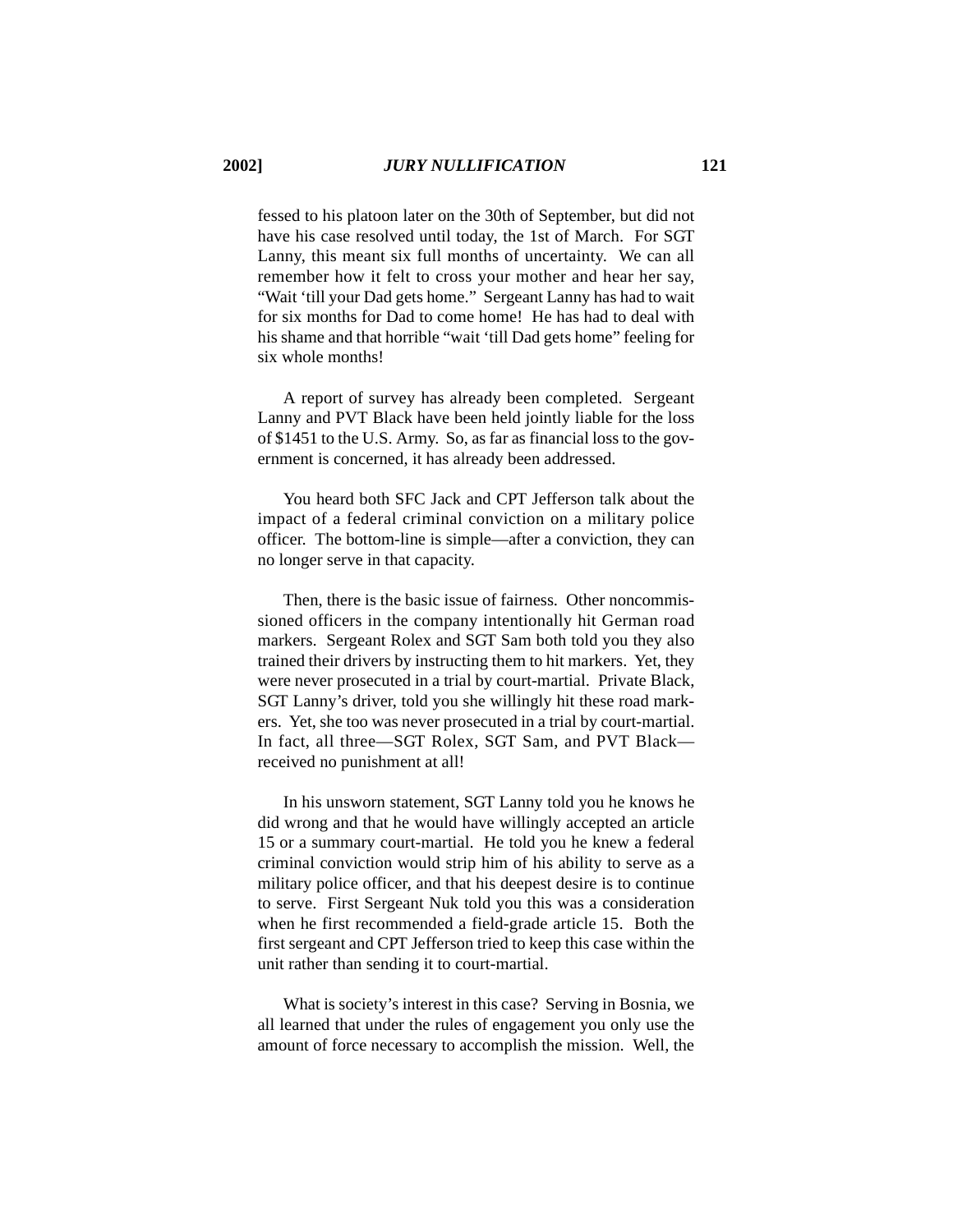military justice system is just like the rules of engagement. We only use the amount of force or punishment necessary to do justice!

Society generally recognizes five reasons to punish. First, to rehabilitate the accused. As we discussed earlier, SGT Lanny's rehabilitative potential is very, very high. Second, to punish the wrongdoer. Here, SGT Lanny has already been punished by the shame and uncertainty he felt in the six months leading up to this trial. Due to the conviction alone, he will also face the harsh punishment of being unable to serve as a military police officer. Simply put, he has been punished enough by the conviction. The third reason to punish is to protect society. This is why we build jails and prisons. We put murderers, rapists, and others who injure people in jail in order to protect the rest of us. No one needs to be protected from SGT Lanny. There is no need in this case to consider confinement. The fourth reason we punish soldiers who violate the UCMJ is to maintain good order and discipline. But, SGT Lanny was, both before and after the accident, a credit to his unit and the profession of arms. The HMMWV accident and subsequent misconduct grew out of a single transaction that in no way reflects SGT Lanny's normal good character. If his conduct was truly prejudicial to good order and discipline, then why did PVT Black, SGT Rolex and SGT Sam members of the unit who also admitted to intentionally hitting road markers—not get disciplined in any way, shape, or form? Finally, the fifth reason society punishes wrongdoing is to deter similar acts in the future, by both SGT Lanny and others who might know of his misconduct. You heard SGT Lanny's testimony, and can judge for yourselves, but I think it's fair to say there is no danger of SGT Lanny ever doing anything like this again. Furthermore, it's safe to assume SGTs Rolex and Sam, PVT Black, and all the other members of SGT Lanny's company will not intentionally hit road markers in the future. As such, there is no need to punish SGT Lanny in order to discourage this type of conduct in the future.

When you go back into your closed, secret deliberations, please take the time to read and consider SGT Lanny's good soldier packet. The defense asks you to consider retaining SGT Lanny in the United States Army; to impose a punishment at the unit rather then confining him; to limit any reduction in rank to